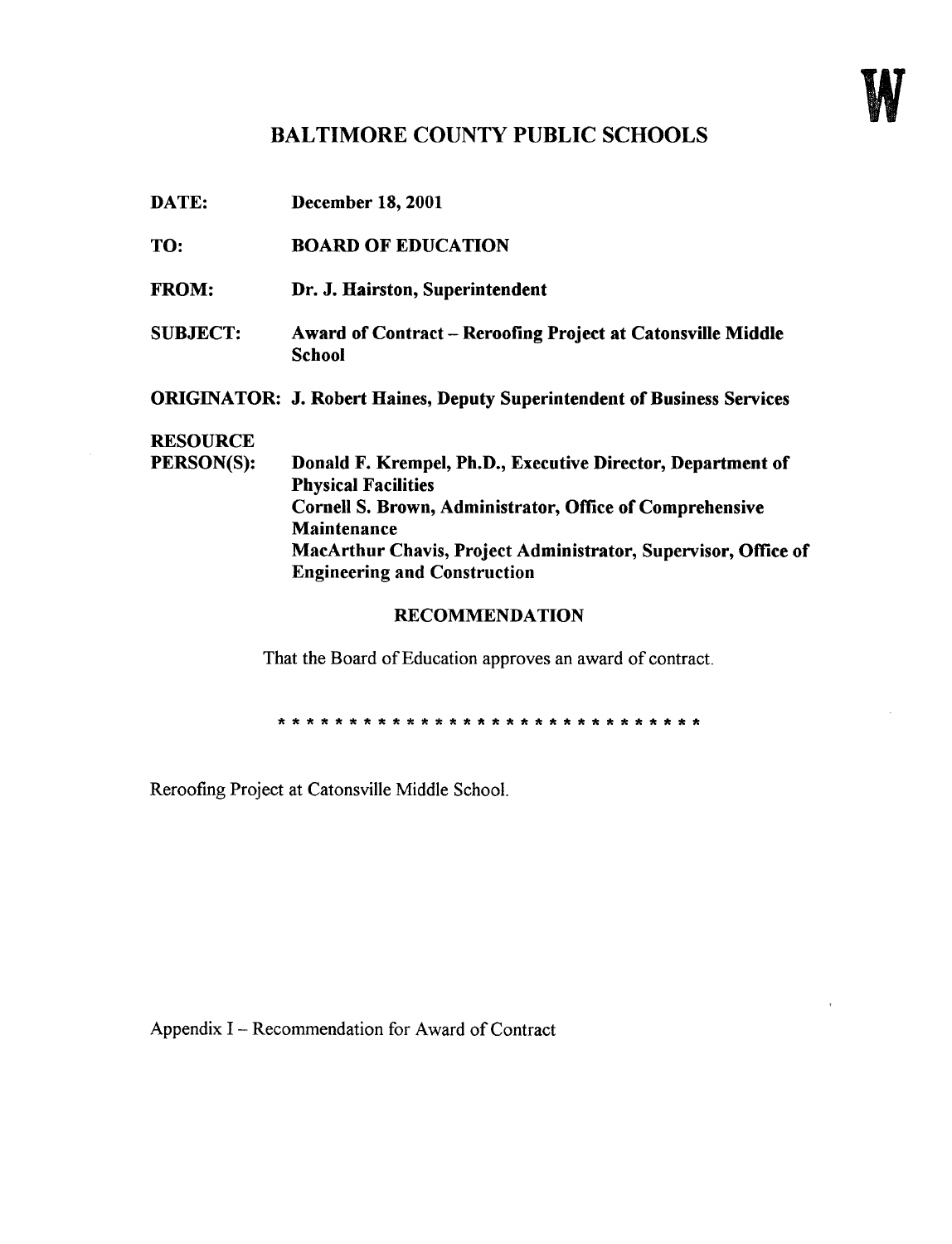## Appendix <sup>I</sup>

## Recommendation for Award of Contract Reroofing Project - Catonsville Middle School December 18, 2001

On November 27, 2001, twelve (12) bids were received for the replacement of the roof at Catonsville Middle School - Bid #3-335-02. This project consists of replacing the existing roof with a new four-ply, built-up roofing system. A summary of the bids received is attached. Based on the bids received, the Department of Physical Facilities recommends an award of contract to Citiroof Corporation, Inc., the lowest responsive bidder, in the amount of \$510,597.00.

At this time, we also request approval of a 10% Change Order Allocation in the amount of \$51,059.00 to cover any unforeseen conditions and minor changes to the contract, to be authorized and approved by the Building Committee in accordance with Board Policy.

Rehabilitation . Funding for this project is available in Capital Budget Project #671 - Roof

APPROVED:

Cany por tor

Donald F. Krempel, Ph.D.  $E$ <sub>e</sub> $\epsilon$ ecutive Director